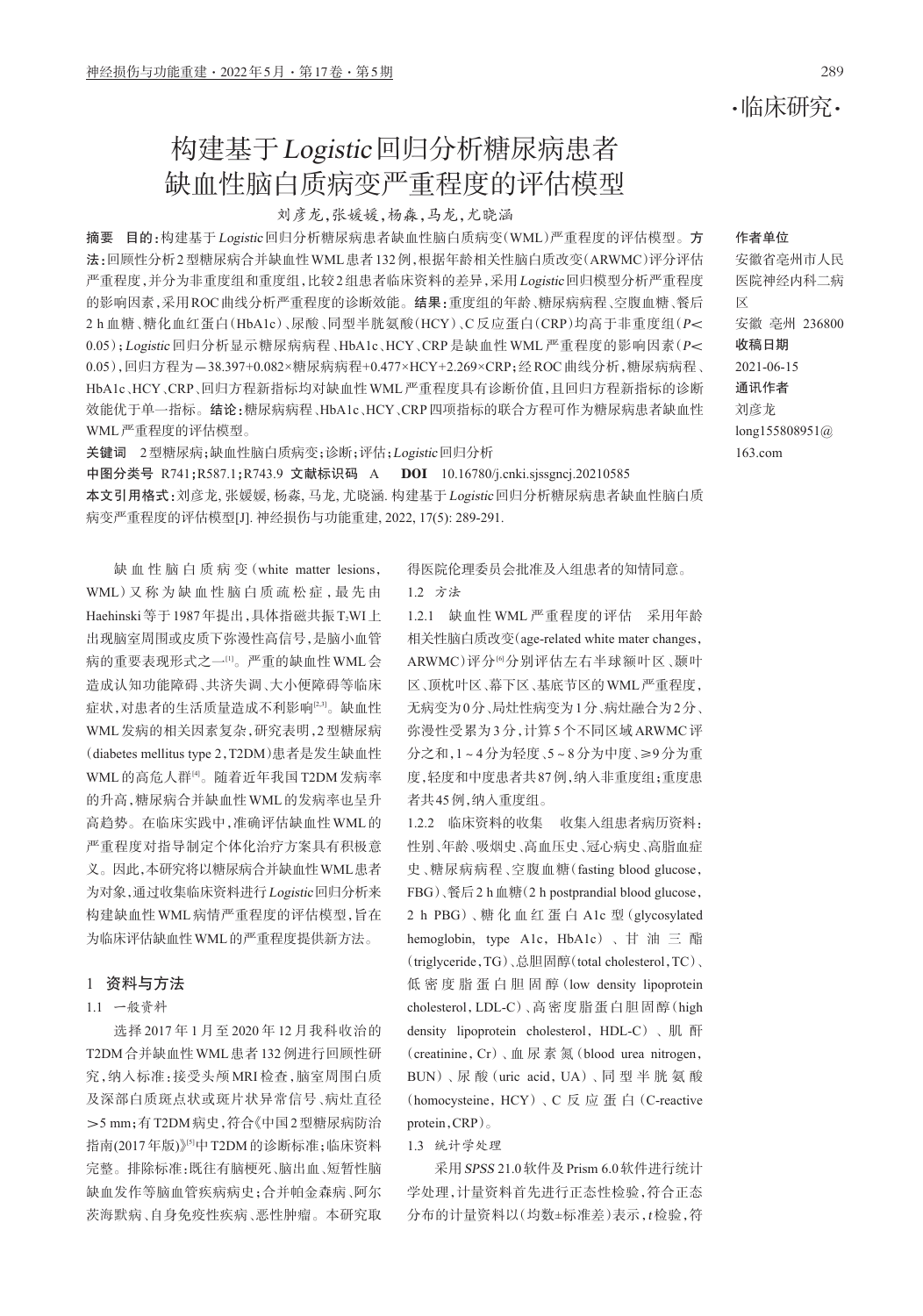合偏态分布的计量资料采用M(U25, U75)表示,非参数秩和检 验;WML严重程度的影响因素采用Logistic回归分析、诊断效 能采用ROC曲线分析;P<0.05为差异有统计学意义。

## 2 结果

2.1 重度组与非重度组患者临床资料的比较

重度组的性别、高血压史、冠心病史、高脂血症史、吸烟率、 TG、TC、LDL-C、HDL-C、Cr、BUN与非重度组比较,差异无统计 学意义(P>0.05),年龄、糖尿病病程、FBG、2 h PBG、HbA1c、UA、 HCY、CRP均高于非重度组,差异有统计学意义(P<0.05),见表1。 2.2 缺血性WML严重程度影响因素的Logistics回归分析

以缺血性WML严重程度为因变量,以单因素分析有统计 学差异的因素为自变量,进行多因素Logistics回归分析,采用逐 步法纳入变量,结果显示:糖尿病病程、HbA1c、2 h PBG、HCY、 CRP是缺血性WML严重程度的影响因素(P<0.05),见表2。 2.3 各危险因素对缺血性WML严重程度的诊断效能

根据Logistics回归模型生成糖尿病病程、HbA1c、2 h PBG、 HCY、CRP五项指标的回归方程:-33.749+0.079×糖尿病病程+ 0.376×2 h PBG+0.863×HbA1c+0.437×HCY+2.214×CRP,以该回 归方程作为五项指标诊断缺血性WML严重程度的联合指标, 见图1、表3。

术语,脑白质内的边缘环路与人类记忆、行为、情绪等高级智能 活动密切相关,脑白质发生缺血性病变会导致多样的临床症状、 影响患者的日常生活<sup>u</sup>。近些年缺血性 WML 受到越来越多关 注,有研究认为高龄、高血压、T2DM、高脂血症、高同型半胱氨 酸等多种因素共同作用下引起颅内动脉粥样硬化、闭塞,进而造 成脑白质血流灌注减少是引起缺血性 WML 的可能机制[7-10],其 中 T2DM 是造成缺血性 WML 的独立危险因素。本研究以 T2DM合并缺血性WML为对象,探究了缺血性WML严重程度 的评估方法。

目前,头颅 MRI 检查及 ARWMC 评分是临床评估缺血性 WML 严重程度的有效手段[<sup>11,12</sup>] ,准确评估严重程度能够为制定 个体化诊疗方案提供有力依据。本研究以ARWMC评分为标 准进行 T2DM 合并缺血性 WML 患者严重程度的评估,在 Logistic回归模型中证实糖尿病病程、HbA1c、HCY、CRP是缺血 性WML严重程度的影响因素。糖尿病病程的延长伴随着血糖 波动、糖基化终末产物等对血管内皮的刺激和损伤,可引起小血 管及微循环内血栓形成,影响局部组织血供[13,14] ,已有多中心研 究证实糖尿病病程是糖尿病肾病、糖尿病大血管并发症的独立 影响因素<sup>[15,16</sup>],本研究的结果则证实糖尿病病程是 T2DM 合并 缺血性 WML 严重程度的影响因素。HbA1c<sup>[17]</sup> 、HCY<sup>[18]</sup> 、CRP<sup>[19]</sup> 的增加则是直接引起内皮损伤的病理因素,已有临床研究报道 上述三项指标的水平与缺血性WML的严重程度呈正相关,本 研究的结果与既往文献<sup>[16-18</sup>]吻合,证实HbA1c、UA、HCY升高会 使T2DM合并缺血性WML的严重程度加重。

## 3 讨论

缺血性 WML 是 Haehinski 等于 1987 年提出的影像学诊断

| 重度组与非重度组患者临床资料的比较<br>表1 |  |
|-------------------------|--|
|-------------------------|--|

| 组别                   | 例数                   | 男/                                            | 年龄/                                              |                     | 吸烟史/                               | 高血压史/                  | 冠心病史/                                               | 高脂血症史/                             | 糖尿病<br>病程/[月,                    | FBG/<br>[mmol/                     | $2 h$ PBG/<br>$\lceil$ mmol $\ell$ |
|----------------------|----------------------|-----------------------------------------------|--------------------------------------------------|---------------------|------------------------------------|------------------------|-----------------------------------------------------|------------------------------------|----------------------------------|------------------------------------|------------------------------------|
|                      |                      | [例(%)]                                        | $[\overline{\mathcal{B}}, (\overline{x} \pm s)]$ |                     | $\lceil \frac{\ln(N)}{N} \rceil$   | [例(%)]                 | [60(%)]                                             | [例(%)]                             | M(U25, U75)                      | $L, (\mathbf{x} \pm \mathbf{s})$   | $L, (\bar{x} \pm s)]$              |
| 非重度组                 | 87                   | 47(54.02)                                     | 59.32±9.84                                       |                     | 29(33.33)                          | 44(50.57)              | 20(22.99)                                           | 24(27.59)                          | 34(23.5, 45.5)                   | $6.59 \pm 1.12$                    | $9.54 \pm 1.79$                    |
| 重度组                  | 45                   | 25(55.56)                                     | $62.91 \pm 8.76$                                 |                     | 18(40.00)                          | 19(42.22)              | 9(20.00)                                            | 15(33.33)                          | 56(33, 83)                       | $7.35 \pm 1.21$                    | $11.72 \pm 2.68$                   |
| $\chi^2/t/U$ 值       |                      | 0.028                                         | 2.061                                            |                     | 0.575                              | 0.829                  | 0.155                                               | 0.471                              | 11.382                           | 3.595                              | 5.565                              |
| P值                   |                      | 0.867                                         | 0.041                                            |                     | 0.448                              | 0.362                  | 0.694                                               | 0.493                              | 0.002                            | 0.001                              | 0.000                              |
| 组别                   | HbA1c/<br>$(x\pm s)$ | TG/<br>$\lceil$ mmol/<br>$L, (\bar{x} \pm s)$ |                                                  | TC/                 | $LDL-C/$                           | $HDL-C/$               | $Cr/[\mu mol/$<br>$L, (\mathbf{x} \pm \mathbf{s})]$ | BUN/                               | $U_A$                            | HCY/                               | CRP/                               |
|                      |                      |                                               |                                                  | [mmol/              | [mmol/                             | $\lceil$ mmol $\prime$ |                                                     | [mmol/                             | $\lceil$ mmol $\ell$             | $\lceil$ mmol $\ell$               | [mg]                               |
|                      |                      |                                               |                                                  | $L, (\chi \pm s)$ ] | $L, (\mathbf{x} \pm \mathbf{s})$ ] | $L, (\bar{x} \pm s)]$  |                                                     | $L, (\mathbf{x} \pm \mathbf{s})$ ] | $L, (\mathbf{x} \pm \mathbf{s})$ | $L, (\mathbf{x} \pm \mathbf{s})$ ] | $L, (\mathbf{x} \pm \mathbf{s})]$  |
| 非重度组                 | $6.67 \pm 0.91$      | $2.16 \pm 0.77$                               |                                                  | $5.03 \pm 1.14$     | $3.08 \pm 0.85$                    | $1.16 \pm 0.29$        | 85.48±17.57                                         | $7.95 \pm 2.06$                    | 268.95±45.06                     | $10.90 \pm 3.40$                   | $5.60 \pm 0.90$                    |
| 重度组                  | $7.67 \pm 1.47$      | $2.39 \pm 0.85$                               |                                                  | $5.25 \pm 1.09$     | $3.29 \pm 0.72$                    | $.08 \pm 0.22$         | 91.38±19.48                                         | $8.49 \pm 1.94$                    | 293.76±67.94                     | $13.96 \pm 3.53$                   | $7.06 \pm 1.12$                    |
| χ <sup>2</sup> /t/U值 | 4.815                | 1.570                                         |                                                  | 1.067               | 1.415                              | $-1.623$               | 1.762                                               | 1.456                              | 2.317                            | 4.838                              | 8.113                              |
| P值                   | 0.000                | 0.119                                         |                                                  | 0.288               | 0.160                              | 0.107                  | 0.080                                               | 0.148                              | 0.022                            | 0.000                              | 0.000                              |
|                      |                      |                                               |                                                  |                     |                                    |                        |                                                     |                                    |                                  |                                    |                                    |

|  | 表2 |  | - 缺血性 WML 严重程度的影响因素 |
|--|----|--|---------------------|
|--|----|--|---------------------|

| 因素         |           | S.E.  | Wald   | Р值    | $OR(95\%CI)$                  |
|------------|-----------|-------|--------|-------|-------------------------------|
| 常量         | $-33.749$ | 6.753 | 24.979 | 0.000 |                               |
| 糖尿病病程      | 0.079     | 0.018 | 20.206 | 0.000 | $1.083(1.046 \sim 1.121)$     |
| $2h$ PBG   | 0.376     | 0.180 | 4.341  | 0.037 | $1.456(1.023 \sim 2.074)$     |
| HbA1c      | 0.863     | 0.370 | 5.432  | 0.020 | $2.369(1.147 \sim 4.895)$     |
| <b>HCY</b> | 0.437     | 0.124 | 12.519 | 0.000 | $1.548(1.215 \sim 1.972)$     |
| <b>CRP</b> | 2.212     | 0.601 | 13.571 | 0.000 | $9.153(2.818 \approx 29.727)$ |